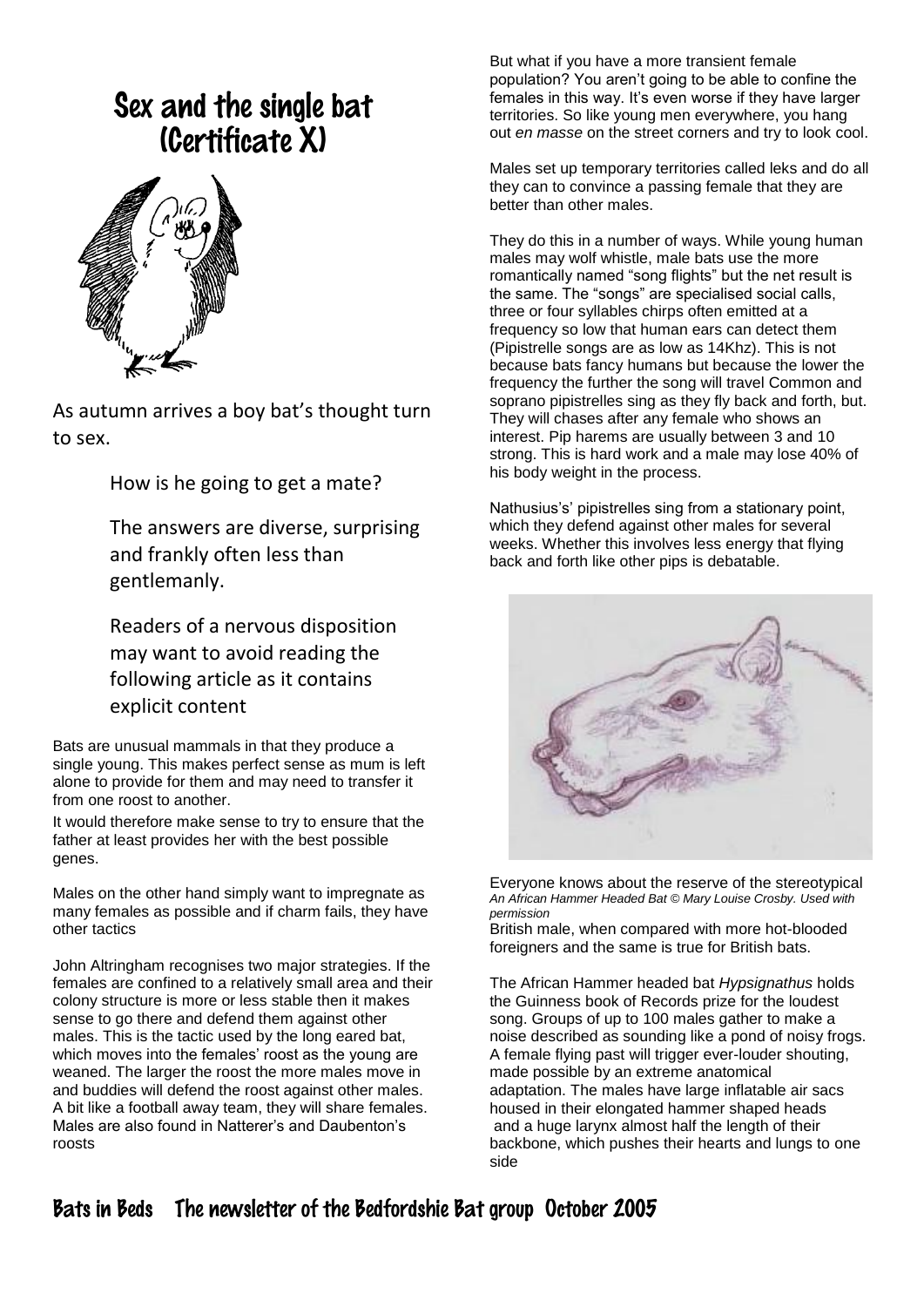But if shouting isn't for you then what else can you try? The human trend for looking gorgeous has it parallel in the bat world and again it's the foreign bats that have



the market cornered. The little collared fruit bat (*Myoncteris)* sports a beardlike tuft of hairs at its throat, whilst the African free tailed bat (*Tadarida spp)*  goes for the Mohawk look and has a long tuft of

hair on its head

*A male grey epauletted bat. © Mary-Louise Crosby. Used with permission*

The male epauletted bat (*Eporphus spp)* is a flasher amongst bats. He has large white tufts on is shoulders which he flaunts at passing females. He combines this with the release of a pungent scent.

This after shave approach is used to excellent effect by the Mexican free tailed bat that releases a pungent mix of pheromones and urine that he sprays over the female flapping his wings to maximise its distribution

The male northern blossom bat has a livid scar that oozes oil for scent marking- see right- and a smug grin – see the front cover

#### Swarming



You know what it's like, you hang around your local

neighbourhood and none of the women go for you, so you head off to a nightclub or go speed dating. If you are out in the woods before crack of dawn, you may have

(c) Phil Richardson

witnessed the bat equivalent – swarming. Swarming involves the gathering of large numbers of bats, often of different species, but primarily *Myotis spp,* outside caves and roosts. 80% of the swarm is male so only a few are going to strike lucky – and individual bats may visit more than one swarming point in a night. Interestingly no social calls are made during this time

All the above involve the male making himself as attractive as possible, but for some bats this eye-



candy approach is rejected. For them, beauty is more than skin deep. The Aristotle Onassis approach says, " I may not be handsome but just look at the size of my territory." Just as in the human world a chap with a bachelor pad can impress females.

Noctule advertising his territory

Noctules stake out a territory and then advertise it by emitting a monotonous call to attract the females. Horseshoe bats have the same idea. Males have been recorded using the same caves for sixteen years and as many as eight females may visit an individual male during the breeding season.

#### The importance of foreplay.

A skilled human Casanova will invest time in getting his female into the mood and so it is in some bats. The Australian grey headed flying fox is somewhat of an exhibitionist, mating in full daylight and as a result we know rather more about his sexual shenanigans, I am far to shy too describe their goings on in detail – but fortunately this is not the case on the Australian Broadcasting Company's website so to spare my blushes I have merely cut and pasted. Such is the relaxed attitude of this site that they have photos of the whole process. I have, of course, put the link on the web site

### Upside-down Sex



"Making love bat-style is not an easy job, especially when you spend most of your life upside down. Both males and females have very sharp teeth, and females may not immediately respond to the overtures of an amorous mate.

"He begins by licking her genitals, which can go on for

## Bats in Beds The newsletter of the Bedfordshie Bat group October 2005